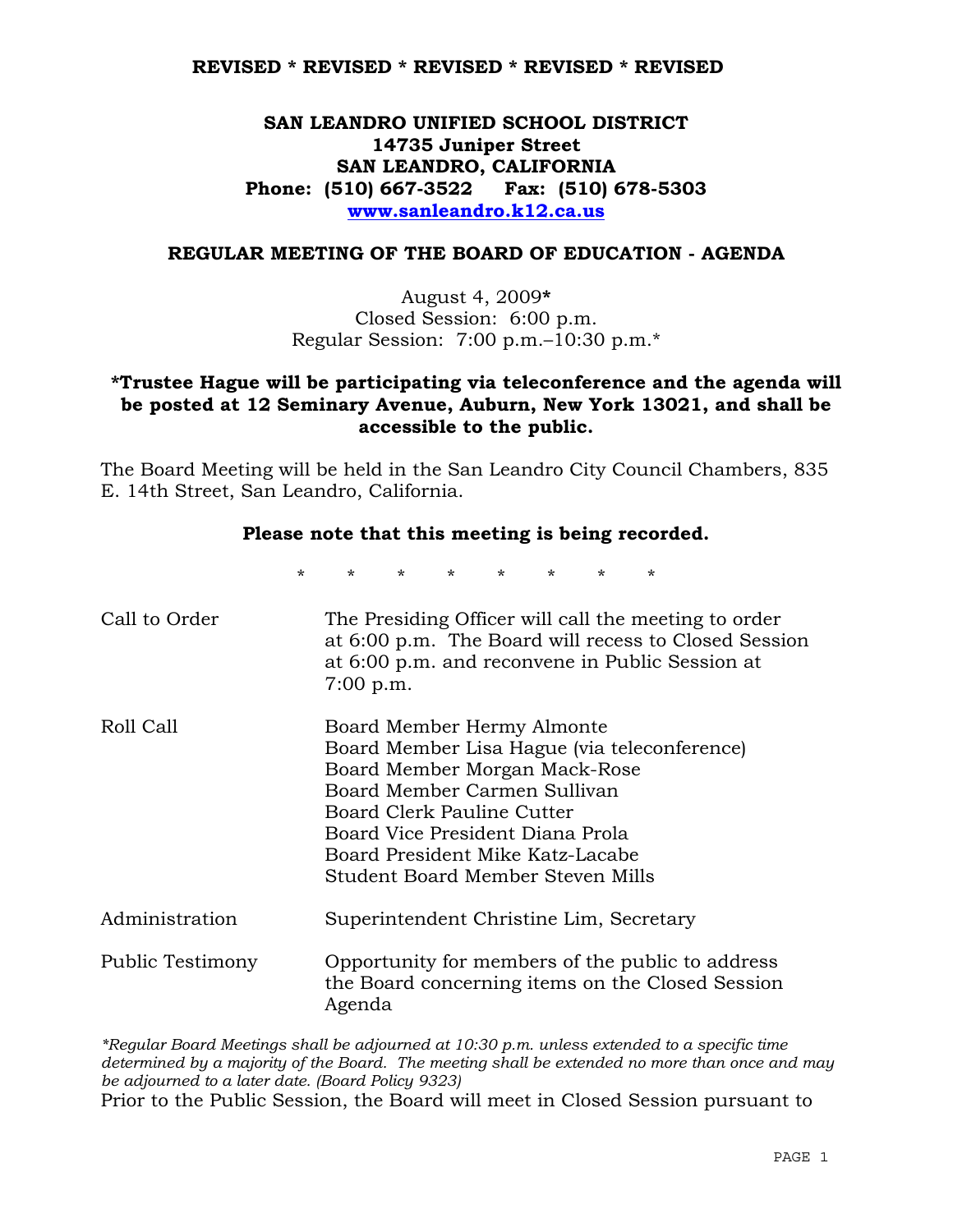Government Code Sections 54957, 54957.6, 54956.9(b), 54956.8 and 54956.

- a) Public Employee Discipline/Dismissal/Release
- b) Conference with Labor Negotiator Unrepresented Employees:
	- Superintendent
- c) Conference with Legal Counsel Anticipated Litigation Significant exposure to litigation
- d) Public Employee Appointment Title: Nutrition Manager B, Coordinator of Categorical Programs, and Principal, Wilson Elementary School
- e) Conference with Real Property Negotiator Property(ies)

| Report Closed<br><b>Session Action</b> | Motion __________ Second __________ Vote ________                                                                                                                                                                                                                                                                                                                                                                                                                                                                                                                                                                                                                                                                                                                                                                                                                                                                                                                                                                                                                           |  |                                                      |
|----------------------------------------|-----------------------------------------------------------------------------------------------------------------------------------------------------------------------------------------------------------------------------------------------------------------------------------------------------------------------------------------------------------------------------------------------------------------------------------------------------------------------------------------------------------------------------------------------------------------------------------------------------------------------------------------------------------------------------------------------------------------------------------------------------------------------------------------------------------------------------------------------------------------------------------------------------------------------------------------------------------------------------------------------------------------------------------------------------------------------------|--|------------------------------------------------------|
| Pledge of Allegiance                   |                                                                                                                                                                                                                                                                                                                                                                                                                                                                                                                                                                                                                                                                                                                                                                                                                                                                                                                                                                                                                                                                             |  |                                                      |
| Approve Agenda                         |                                                                                                                                                                                                                                                                                                                                                                                                                                                                                                                                                                                                                                                                                                                                                                                                                                                                                                                                                                                                                                                                             |  | Approve the Regular Meeting Agenda of August 4, 2009 |
| Legal Statement                        | Motion __________ Second __________ Vote ________<br>Members of the audience who wish to address the<br>Board are asked to complete the yellow card available at<br>the entrance and submit it to the Board's Administrative<br>Assistant. Speakers who have completed the card will be<br>called when the item is reached on the agenda or, for<br>non-agenda items, during the Public Testimony. Cards<br>are to be turned in before the item is reached on the<br>agenda. Please note that this meeting is being recorded.<br>State law prohibits the Board of Education from taking<br>any action on or discussing items that are not on the<br>posted agenda except to A) briefly respond to statements<br>made or questions posed by the public in attendance; B)<br>ask questions for clarification; C) provide a reference to a<br>staff member or other resource for factual information in<br>response to the inquiry; or D) ask a staff member to<br>report back on the matter at the next meeting and/or put<br>it on a future agenda. (Government Code Section |  |                                                      |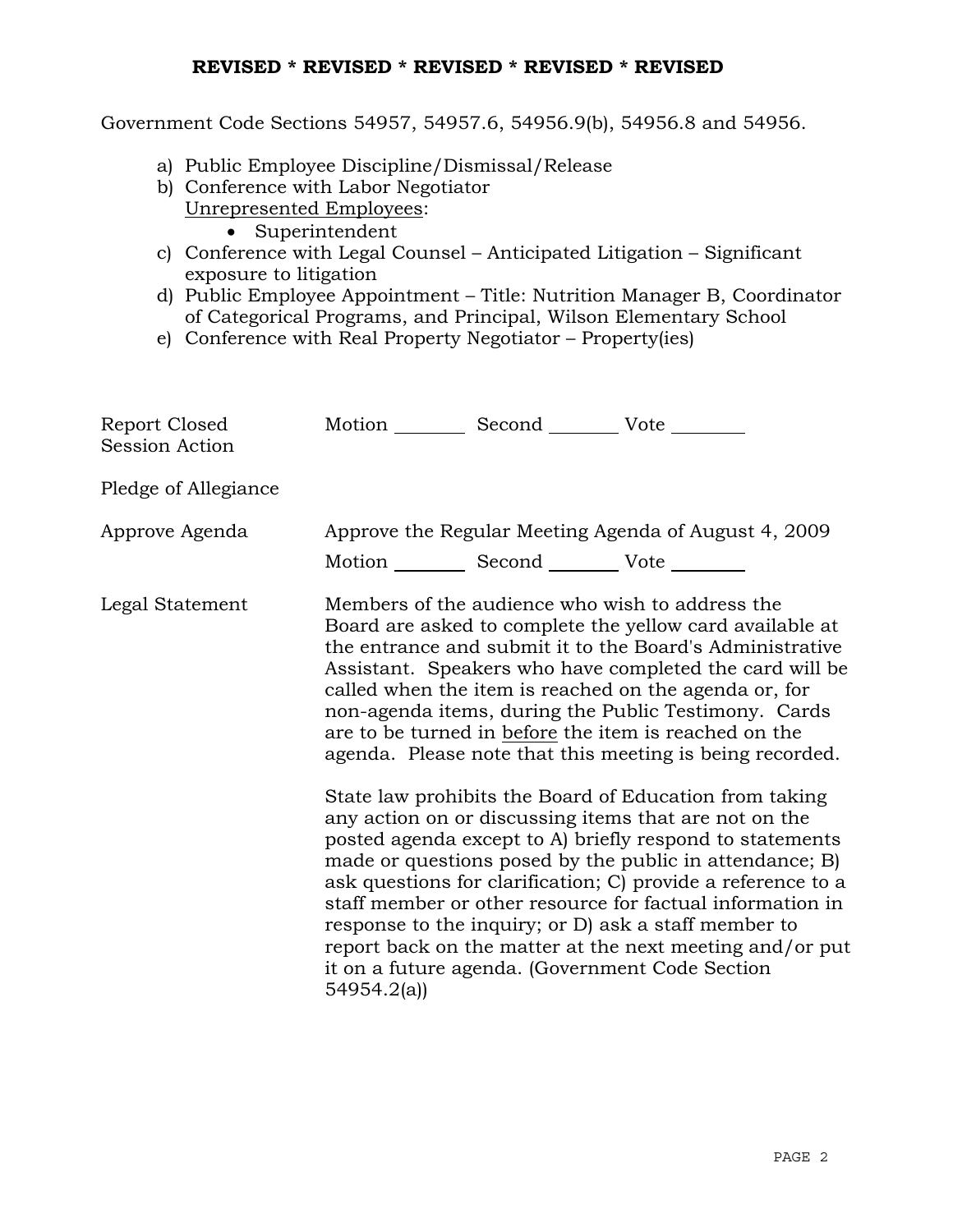**Trustee Hague will be participating via teleconference and the agenda will be posted at 12 Seminary Avenue, Auburn, New York 13021, and shall be accessible to the public.** 

### **PRESENTATION**

| 7:00-7:15 p.m. | $\star$ | Staff will present the Measure B Bond Program<br>Financial Summary Report and Cash Flow Chart. |
|----------------|---------|------------------------------------------------------------------------------------------------|
| 7:15-7:25 p.m. |         | PUBLIC TESTIMONY ON NON-AGENDA ITEMS                                                           |
| 7:25-8:05 p.m. |         | <b>REPORTS</b>                                                                                 |
|                |         | Correspondence                                                                                 |
|                |         | <b>Student Board Member Report</b>                                                             |
|                |         | Union Representative Reports                                                                   |
|                |         | Superintendent's Report                                                                        |
|                |         | <b>Board Committee Reports</b>                                                                 |
|                |         | • Facilities/Technology                                                                        |
|                |         | Policy                                                                                         |

### **PRESENTATION**

## **8:05-8:30 p.m.** \* Qualified School Construction Bonds ("QSCBs") were created under the Recovery and Reinvestment Act of 2009 (the "Stimulus Bill"). QSCBs are an interest-free financing vehicle for the construction, acquisition, rehabilitation or repair of K-12 school facilities. The Stimulus Bill authorizes the nation-wide issuance of \$11 billion of QSCBs in 2009 and an additional \$11 billion in 2010.

 For 2009, California has been allocated \$1.36 billion in QSCB funding with an equal amount anticipated in 2010. Under Federal regulations, \$582 million of the 2009 California QSCB program is directly allocated to the eleven largest/poorest districts in the State. For all other districts, the allocation of the remaining \$774 million is being administered by the California Department of Education ("CDE"). Of this amount, \$74 million is being set aside for use by charter schools.

 The CDE is accepting QSCB applications (with a \$25 million cap per district) through August 25, 2009. If at the end of this period, the allocation requests exceed the \$700 million, a lottery will be held and awards made on August 28, 2009.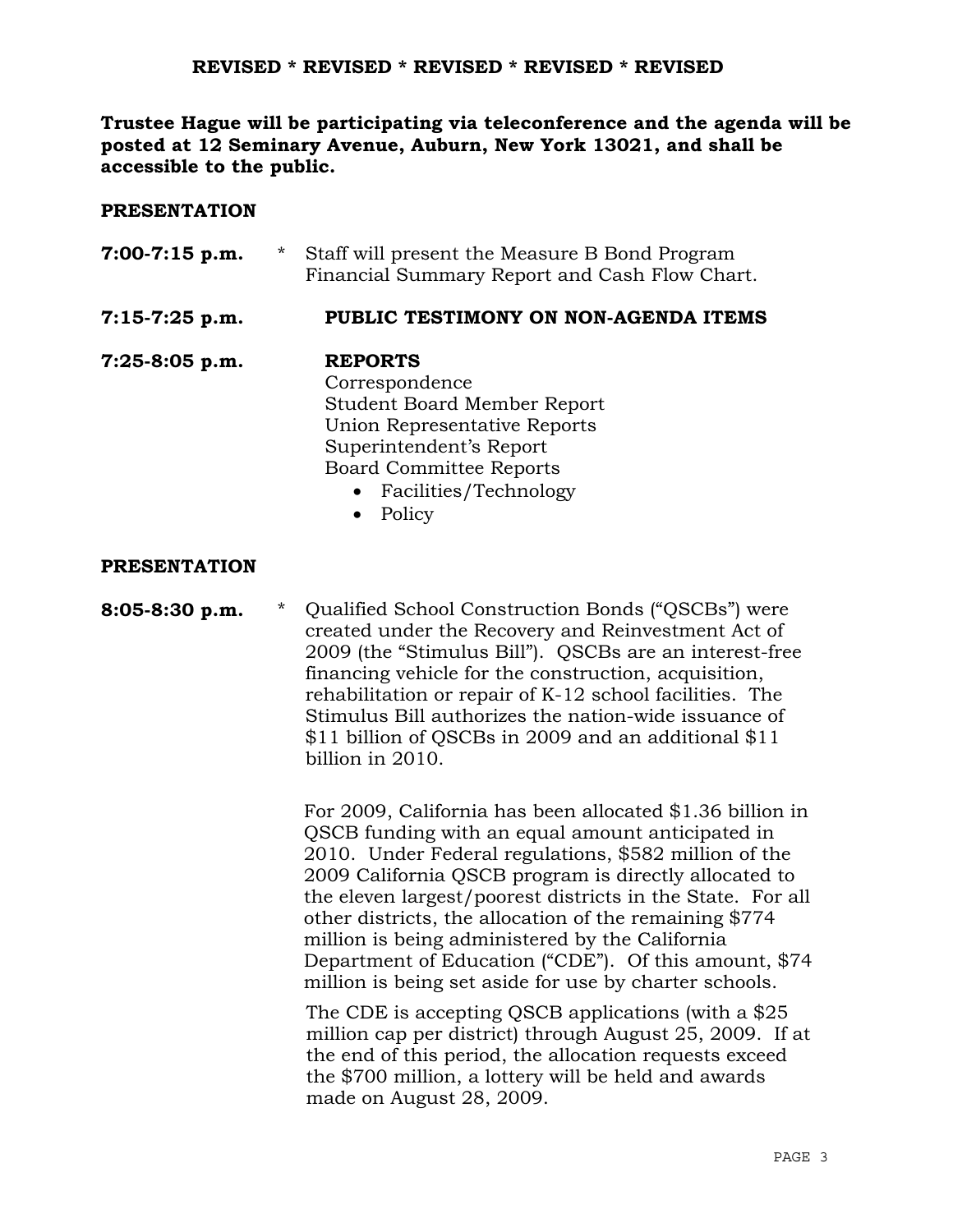A financial advisor, Dale Scott & Company, and bond counsel, Jones Hall, have developed a method by which the District's General Obligation Bond authorization can be used as a vehicle for the repayment of the QSCB borrowing at a significant benefit to the District and its taxpayers. In addition, if structured correctly, the use of QSCBs could result in significant additional project funds being available to the District at no additional cost to taxpayers.

## **8:30-8:45 p.m. CONFERENCE ITEM**

These items are considered routine and may be enacted by a single motion. At the request of any member of the Board, any item on the consent agenda shall be removed and be given individual consideration for action as a regular agenda item.

Business Operations

| $4.1-CF$<br>Resolution #09-40,<br>Authorizing Filing of<br>Application for<br>Qualified School<br><b>Construction Bond</b><br>(QSCB) Allocation with<br>the California<br>Department of | <b>Staff Recommendation:</b><br>The Board will discuss and consider adopting<br>Resolution #09-40, Authorizing Filing of<br>Application for Qualified School Construction<br>Bond (QSCB) Allocation with the California<br>Department of Education. |
|-----------------------------------------------------------------------------------------------------------------------------------------------------------------------------------------|-----------------------------------------------------------------------------------------------------------------------------------------------------------------------------------------------------------------------------------------------------|
| Education                                                                                                                                                                               | Motion<br>Second<br>Vote                                                                                                                                                                                                                            |

### **8:45-9:15 p.m. CONSENT ITEMS**

These items are considered routine and may be enacted by a single motion. At the request of any member of the Board, any item on the consent agenda shall be removed and given individual consideration for action as a regular agenda item.

### General Services

| $1.1\text{-C}$<br>Approval of Board<br>Minutes $-$ June 25,<br>2009 | <b>Staff Recommendation:</b><br>Approve the minutes of the regular Board meeting<br>held on June 25, 2009. |  |
|---------------------------------------------------------------------|------------------------------------------------------------------------------------------------------------|--|
|                                                                     | Second<br>Motion<br>Vote                                                                                   |  |
| $1.2 - C$<br>Approval of Board                                      | <b>Staff Recommendation:</b><br>Approve the minutes of the special Board meeting                           |  |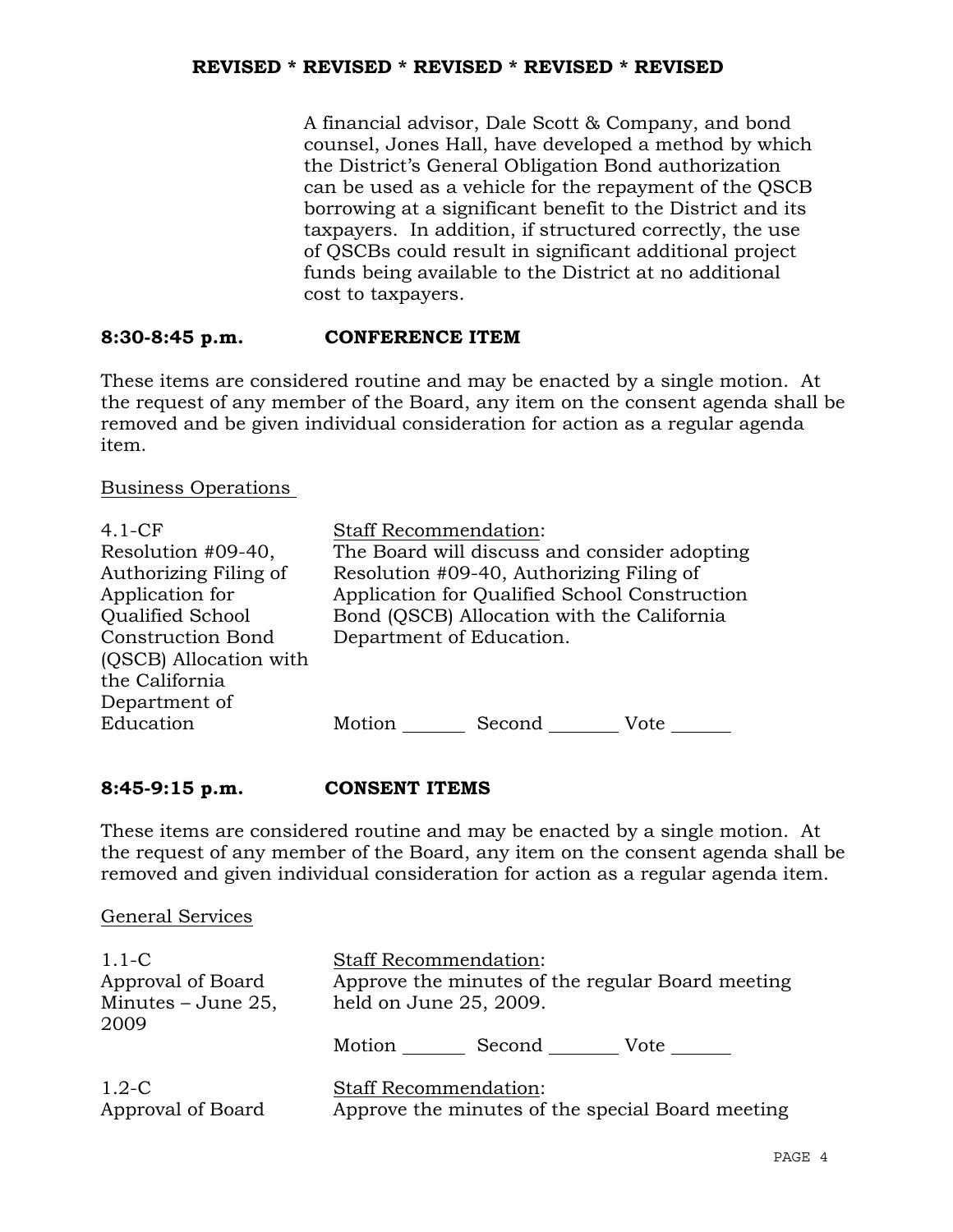| Minutes – June 30,<br>2009                                   | held on June 30, 2009.                                                                                     |                                                 |                                                  |  |
|--------------------------------------------------------------|------------------------------------------------------------------------------------------------------------|-------------------------------------------------|--------------------------------------------------|--|
|                                                              |                                                                                                            | Motion _________ Second __________ Vote _______ |                                                  |  |
| $1.3 - C$<br>Approval of Board<br>Minutes $-$ July 7, 2009   | Staff Recommendation:<br>Approve the minutes of the special Board meeting<br>held on July 7, 2009.         |                                                 |                                                  |  |
|                                                              |                                                                                                            | Motion _________ Second __________ Vote _______ |                                                  |  |
| $1.4-C$<br>Approval of Board<br>Minutes $-$ July 14,<br>2009 | Staff Recommendation:<br>held on July 14, 2009.                                                            |                                                 | Approve the minutes of the special Board meeting |  |
|                                                              |                                                                                                            | Motion _________ Second _________ Vote _______  |                                                  |  |
| $1.5-C$<br>Approval of Board<br>Minutes $-$ July 21,<br>2009 | <b>Staff Recommendation:</b><br>Approve the minutes of the regular Board meeting<br>held on July 21, 2009. |                                                 |                                                  |  |
|                                                              |                                                                                                            | Motion Second Vote                              |                                                  |  |
| $1.6 - C$<br>Approval of Board<br>Minutes - July 22,<br>2009 | Staff Recommendation:<br>held on July 22, 2009.                                                            |                                                 | Approve the minutes of the special Board meeting |  |
|                                                              |                                                                                                            | Motion _________ Second __________ Vote _______ |                                                  |  |
| Human Resources                                              |                                                                                                            |                                                 |                                                  |  |
| $2.1-C$<br>Acceptance of<br>Personnel Report                 | Staff Recommendation:                                                                                      | Accept Personnel Report as submitted.           |                                                  |  |

Motion Second Vote \_\_\_\_\_\_\_

# Educational Services

3.1-C Acceptance of Donations

Staff Recommendation: Approve the acceptance of gifts to the District as follows: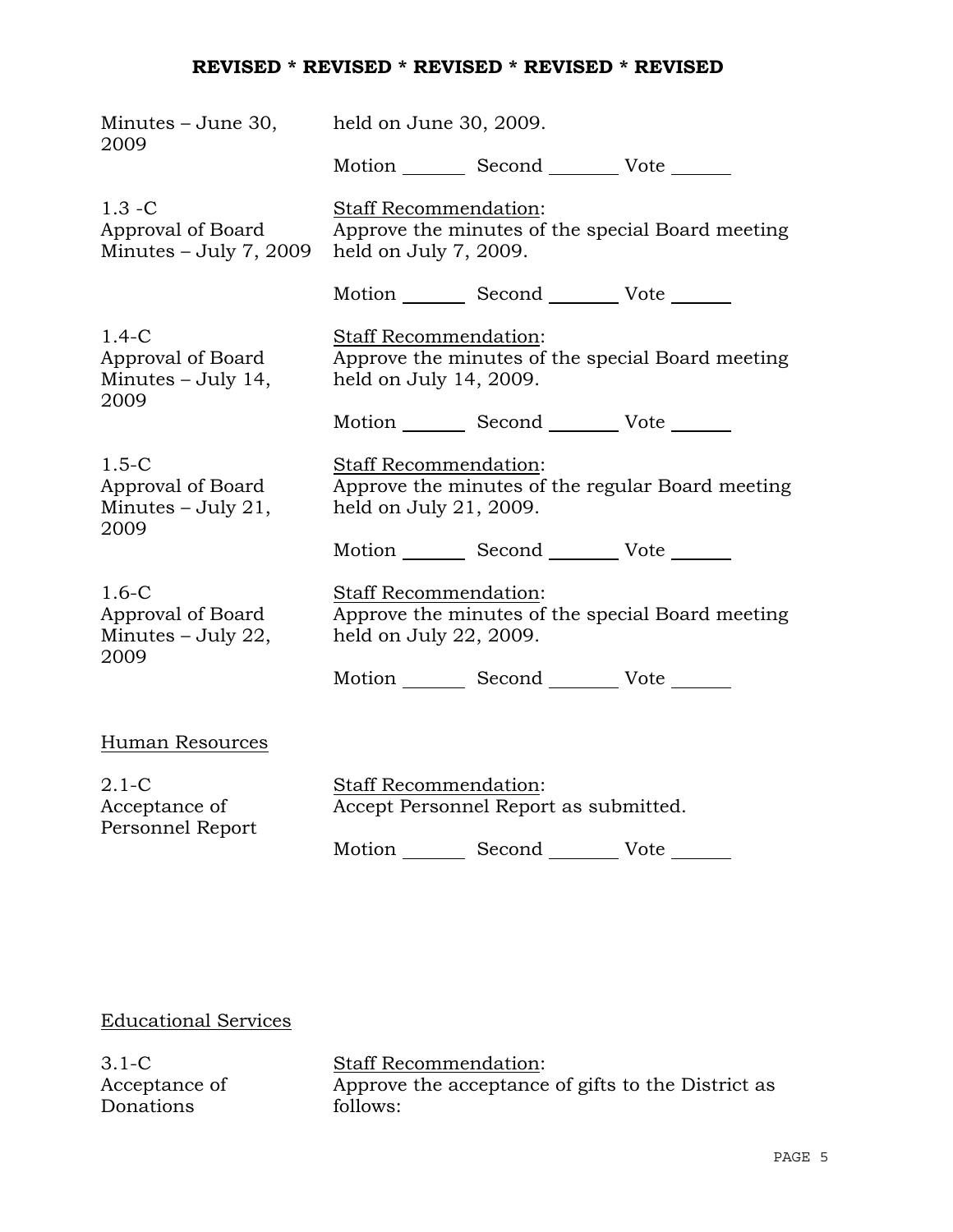|                                                                                                                                                                           | San Leandro High School<br>• Various computer equipment from Margaret<br>Halland<br>16 cases of paper from Jean Noll<br>$\bullet$<br>• 50 various videos to the library from Jeff<br>Cunningham        |  |  |
|---------------------------------------------------------------------------------------------------------------------------------------------------------------------------|--------------------------------------------------------------------------------------------------------------------------------------------------------------------------------------------------------|--|--|
|                                                                                                                                                                           | Motion _________ Second __________ Vote _______                                                                                                                                                        |  |  |
| $3.2-C$<br>Non-Public School<br>Contracts                                                                                                                                 | Staff Recommendation:<br>Approve the Non-Public School Contracts for<br>Special Education students.                                                                                                    |  |  |
|                                                                                                                                                                           | Motion _________ Second __________ Vote _______                                                                                                                                                        |  |  |
| $3.3-C$<br>Reduced Contract<br>between the San<br>Leandro Unified School<br>District and the<br>Riverside Publishing<br>Company for the K-12<br><b>Edusoft Assessment</b> | Staff Recommendation:<br>Approve the reduced contract between the San<br>Leandro Unified School District and the Riverside<br>Publishing Company for the K-12 Edusoft<br>Assessment Management System. |  |  |
| Management System                                                                                                                                                         | Motion _________ Second __________ Vote _______                                                                                                                                                        |  |  |
| $3.4-C$<br>Coordinator Secondary<br><b>Intervention Programs</b><br>Position and Job                                                                                      | Staff Recommendation:<br>Approve the job description and position for<br>Coordinator Secondary Intervention Programs.                                                                                  |  |  |
| Posting                                                                                                                                                                   | Motion _________ Second __________ Vote _______                                                                                                                                                        |  |  |

3.5-C Memorandum of Understanding between Alameda County Behavioral Health Care Services, Staff Recommendation:

Approved the Memorandum of Understanding between Alameda County Behavioral Health Care Services, La Familia Counseling Service, and San Leandro Unified School District.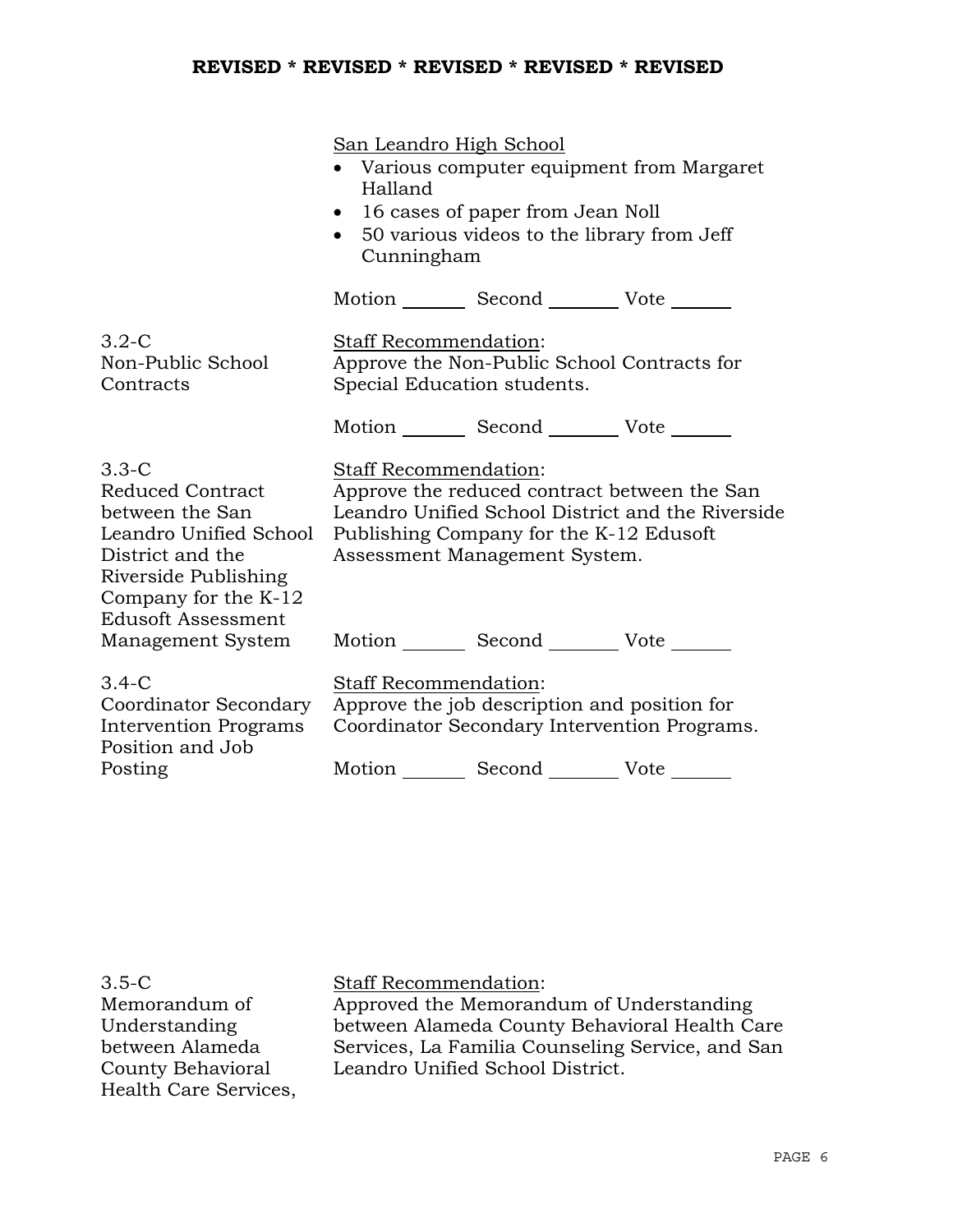| La Familia Counseling<br>Service, and San<br>Leandro Unified School<br>District                                                                |                                                                                                                                                                                                                                                                  | Motion _________ Second __________ Vote _______ |  |
|------------------------------------------------------------------------------------------------------------------------------------------------|------------------------------------------------------------------------------------------------------------------------------------------------------------------------------------------------------------------------------------------------------------------|-------------------------------------------------|--|
| <b>Business Operations</b>                                                                                                                     |                                                                                                                                                                                                                                                                  |                                                 |  |
| $4.1 - C$<br><b>Contract for Network</b><br>Administrator - James<br>Foster                                                                    | <b>Staff Recommendation:</b><br>Approve James Foster's Services contract<br>extension to assist the District in administering<br>and managing our data network.                                                                                                  |                                                 |  |
|                                                                                                                                                |                                                                                                                                                                                                                                                                  | Motion _________ Second __________ Vote _______ |  |
| $4.2-C$<br>Resolution #09-41<br>Authorizing Certain<br>Employees to Sign<br>School Orders for the<br>Food and Nutrition<br>Department Checking | <b>Staff Recommendation:</b><br>Adopt Resolution #09-41 Authorizing Certain<br>Employees to sign school orders for the Food and<br>Nutrition Department checking account.                                                                                        |                                                 |  |
| Account                                                                                                                                        |                                                                                                                                                                                                                                                                  | Motion _________ Second __________ Vote _______ |  |
| Facilities and Construction                                                                                                                    |                                                                                                                                                                                                                                                                  |                                                 |  |
| $5.1 - C$<br>Change Order No. 1<br>with GECO, Inc. for<br>McKinley Elementary<br>School Renovation of<br>Restroom Renovation<br>$C-13$         | <b>Staff Recommendation:</b><br>Approve Change Order No. 1 in the amount of<br>$$4,504.38$ , a 7% increase to the contract, with<br>GECO, Inc. for McKinley Elementary School<br>renovation of restroom C-13.<br>Motion _________ Second __________ Vote _______ |                                                 |  |
|                                                                                                                                                |                                                                                                                                                                                                                                                                  |                                                 |  |

# **9:15-9:20 p.m. ACTION ITEMS**

These items are presented for action at this time. Some may have been reviewed at a previous meeting.

# Human Resources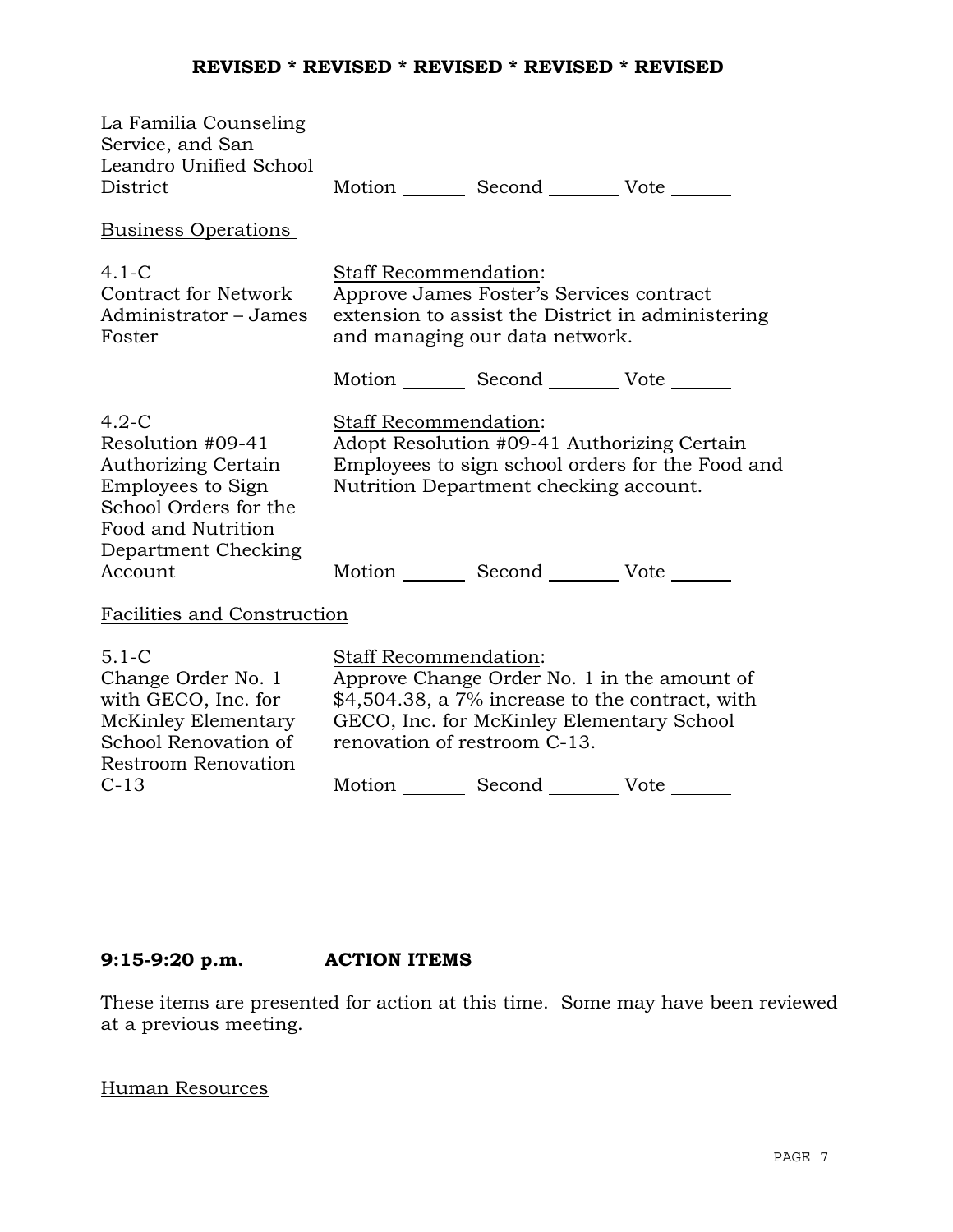| $2.1-A$<br>Declaration of Need for<br><b>Fully Qualified</b><br>Educators                                                                                                                                                                                               | Staff Recommendation:<br>Adopt the Declaration of Need for Fully Qualified<br>Educators.                                                                                                                                                                                                                 |  |  |  |
|-------------------------------------------------------------------------------------------------------------------------------------------------------------------------------------------------------------------------------------------------------------------------|----------------------------------------------------------------------------------------------------------------------------------------------------------------------------------------------------------------------------------------------------------------------------------------------------------|--|--|--|
|                                                                                                                                                                                                                                                                         | Motion _________ Second __________ Vote _______                                                                                                                                                                                                                                                          |  |  |  |
| $2.2-A$<br>Resolution #09-39<br>Reduction or<br>Elimination of<br>Specially Funded<br><b>Classified Services</b>                                                                                                                                                        | Staff Recommendation:<br>Adopt Resolution #09-39 Resolution #09-39<br>Reduction or Elimination of Specially Funded<br>Classified Services.<br>Motion _________ Second _________ Vote _______                                                                                                             |  |  |  |
| 9:20-9:30 p.m.                                                                                                                                                                                                                                                          | <b>CONFERENCE</b>                                                                                                                                                                                                                                                                                        |  |  |  |
| $3.1-CF$<br>Restructuring of the<br>Curriculum,<br>Instruction and<br>Professional<br>Development<br>Department that<br>Includes Creating Job<br>Descriptions and<br>Positions for an<br><b>Information Data</b><br>Technician II and an<br><b>Educational Services</b> | Staff Recommendation:<br>The Board will discuss and consider<br>Restructuring of the Curriculum, Instruction and<br>Professional Development Department that<br>includes creating job descriptions and positions<br>for an Information Data Technician II and an<br>Educational Services Data Secretary. |  |  |  |
| Data Secretary                                                                                                                                                                                                                                                          | Motion _________ Second __________ Vote _______                                                                                                                                                                                                                                                          |  |  |  |

## **9:30 p.m. ADDITIONAL SUGGESTIONS AND COMMENTS FROM BOARD MEMBERS**

## **ANNOUNCEMENT Board of Education Meetings**

Regular Meeting – August 18, 2009 Regular Meeting – September 1, 2009 Regular Meeting – September 15, 2009 Regular Meeting – October 6, 2009 Regular Meeting – October 20, 2009 Regular Meeting – November 3, 2009 Regular Meeting – November 17, 2009